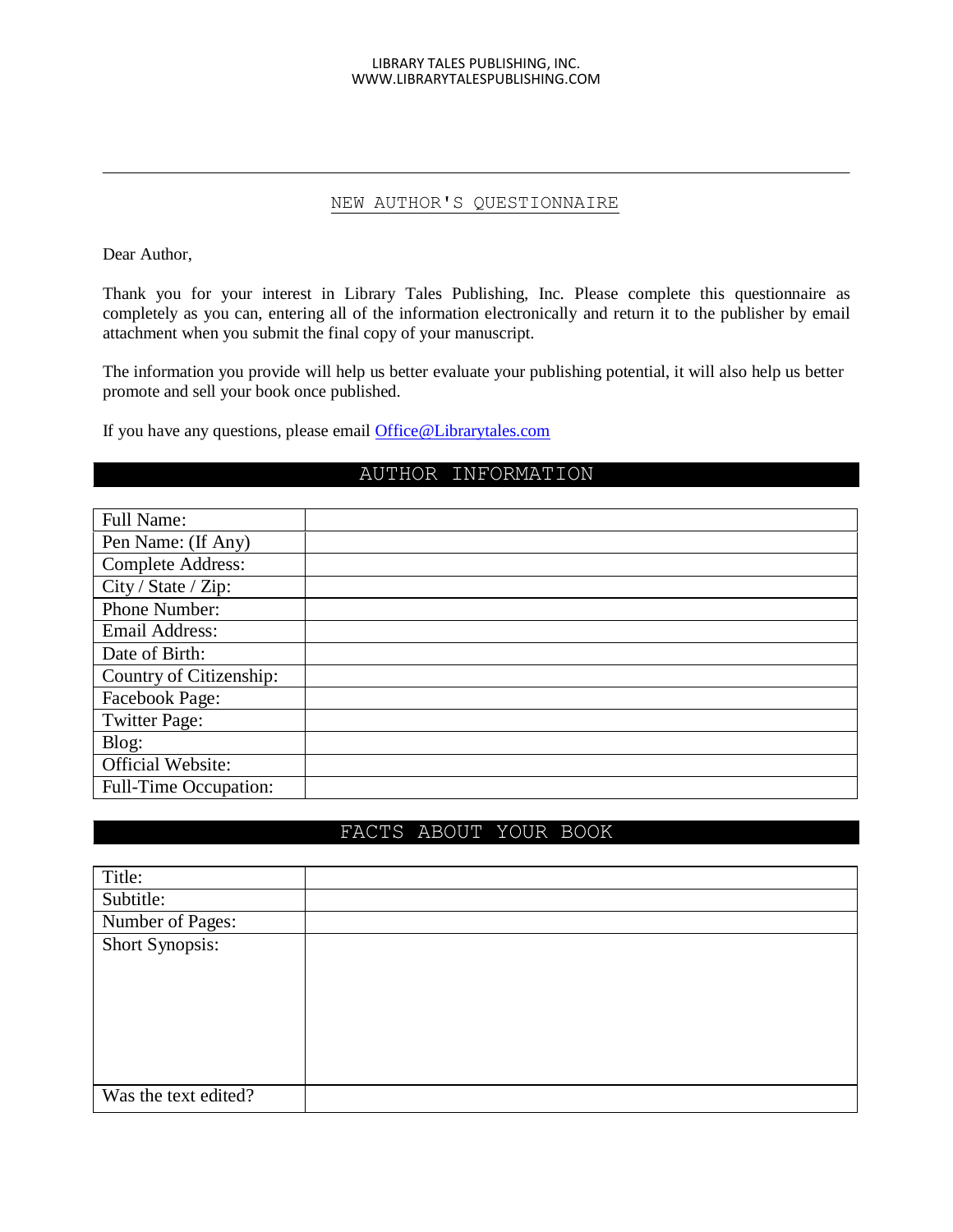#### LIBRARY TALES PUBLISHING, INC. WWW.LIBRARYTALESPUBLISHING.COM

## AUTHOR BIOGRAPHY

| Biography:               |  |
|--------------------------|--|
|                          |  |
|                          |  |
|                          |  |
|                          |  |
|                          |  |
|                          |  |
|                          |  |
|                          |  |
| Previous Titles:         |  |
| (Title / ISBN /          |  |
| Publisher)               |  |
| Number of Copies Sold:   |  |
|                          |  |
| Have you or your work    |  |
| ever been the subject of |  |
| a news story in a        |  |
| magazine or journal?:    |  |
|                          |  |
|                          |  |
|                          |  |
|                          |  |
|                          |  |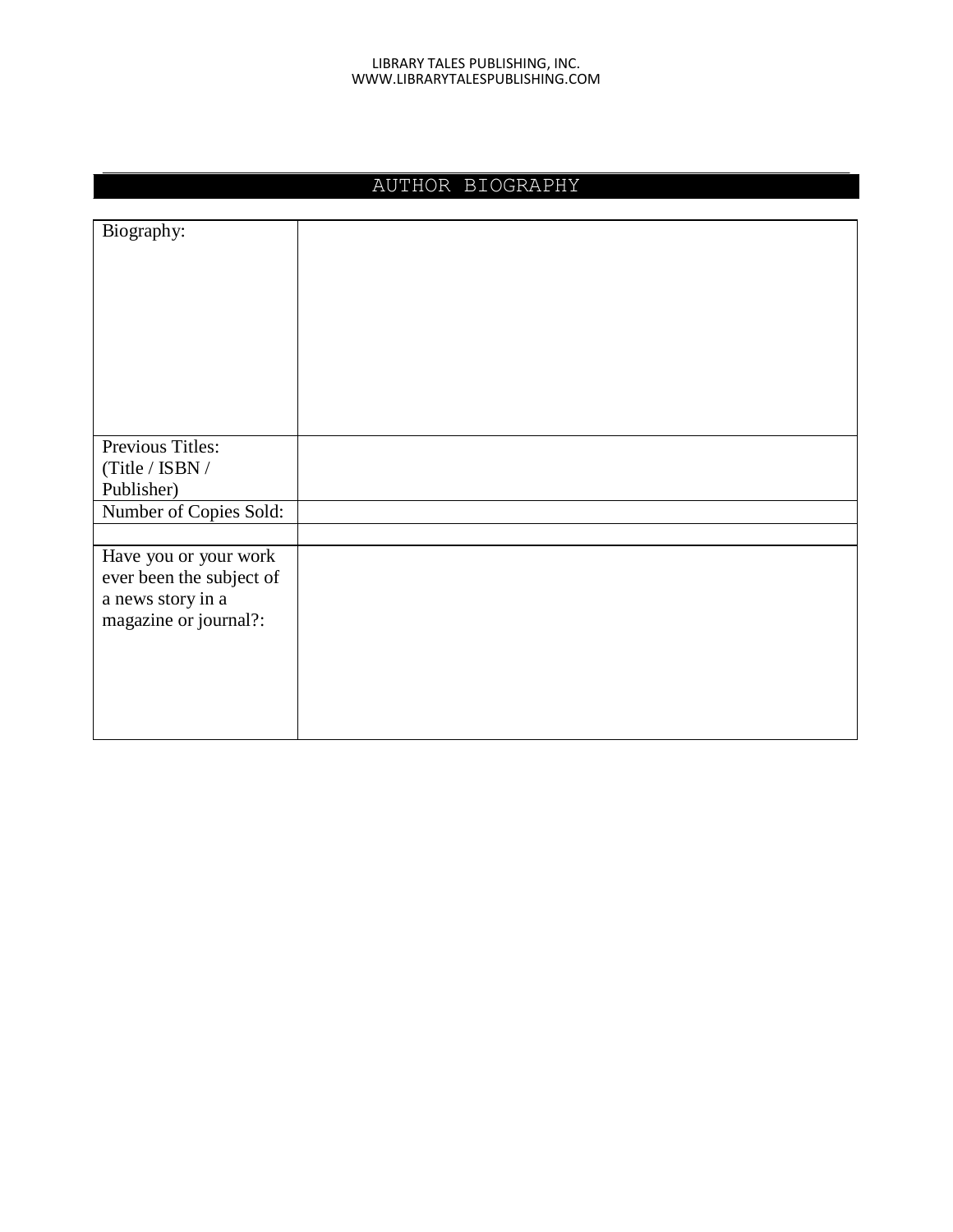# SUBJECT MATTER OF YOUR BOOK

Your answers to the questions in the following section will assist our staff in effectively evaluating and promoting your book, and will serve as a basis for our marketing plan. List the most important features first.

| Who is this book written  |  |
|---------------------------|--|
| for? Who will be the      |  |
| primary reader?           |  |
|                           |  |
|                           |  |
| In which genre would      |  |
| you categorize this       |  |
|                           |  |
| book?:                    |  |
|                           |  |
| What differentiates this  |  |
| book from other similar   |  |
|                           |  |
| books on the same         |  |
| topic? What makes it      |  |
| special?                  |  |
|                           |  |
| Please describe the book  |  |
|                           |  |
| in 30 words or less:      |  |
|                           |  |
|                           |  |
|                           |  |
|                           |  |
|                           |  |
|                           |  |
|                           |  |
| Please provide a detailed |  |
|                           |  |
| description of the book   |  |
| (300 words). Emphasize    |  |
| what is distinctive and   |  |
| important about the       |  |
| content and treatment     |  |
|                           |  |
| and likely to seize the   |  |
| attention of the audience |  |
| you hope to reach.        |  |
|                           |  |
|                           |  |
|                           |  |
|                           |  |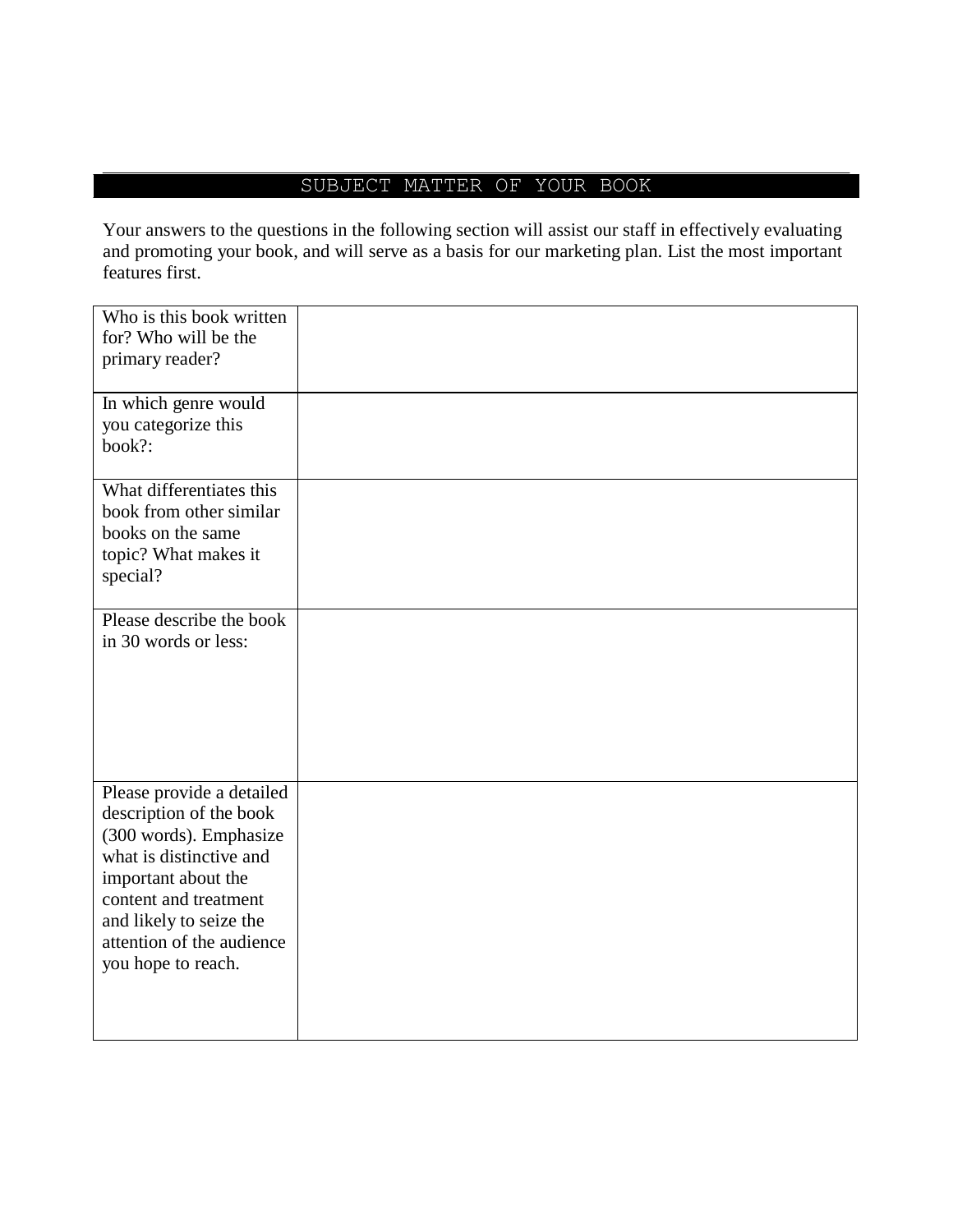| Please list competing<br>books, or well known<br>titles similar to this<br>book: |  |
|----------------------------------------------------------------------------------|--|
| Is there an upcoming<br>event that makes your<br>book particularly<br>timely?    |  |

# PUBLICITY

| Do you have a PR agent?     |  |
|-----------------------------|--|
| If not, would you be        |  |
| willing to hire one upon    |  |
| signing a publishing        |  |
| contract?                   |  |
| Suggest appropriate         |  |
| magazines, professional     |  |
| periodicals, journals and   |  |
| online publications that    |  |
| could be expected to        |  |
| review your book. (List     |  |
| only those media that       |  |
| regularly review books.)    |  |
| Please include addresses    |  |
| and contact names           |  |
| wherever possible:          |  |
|                             |  |
| Please suggest three        |  |
| people who might be         |  |
| approached to blurb your    |  |
| book. All should be well    |  |
| known figures in your       |  |
| field if your book is for   |  |
| scholars and students or    |  |
| well known authors or       |  |
| public figures if your book |  |
| is for general readers.     |  |
|                             |  |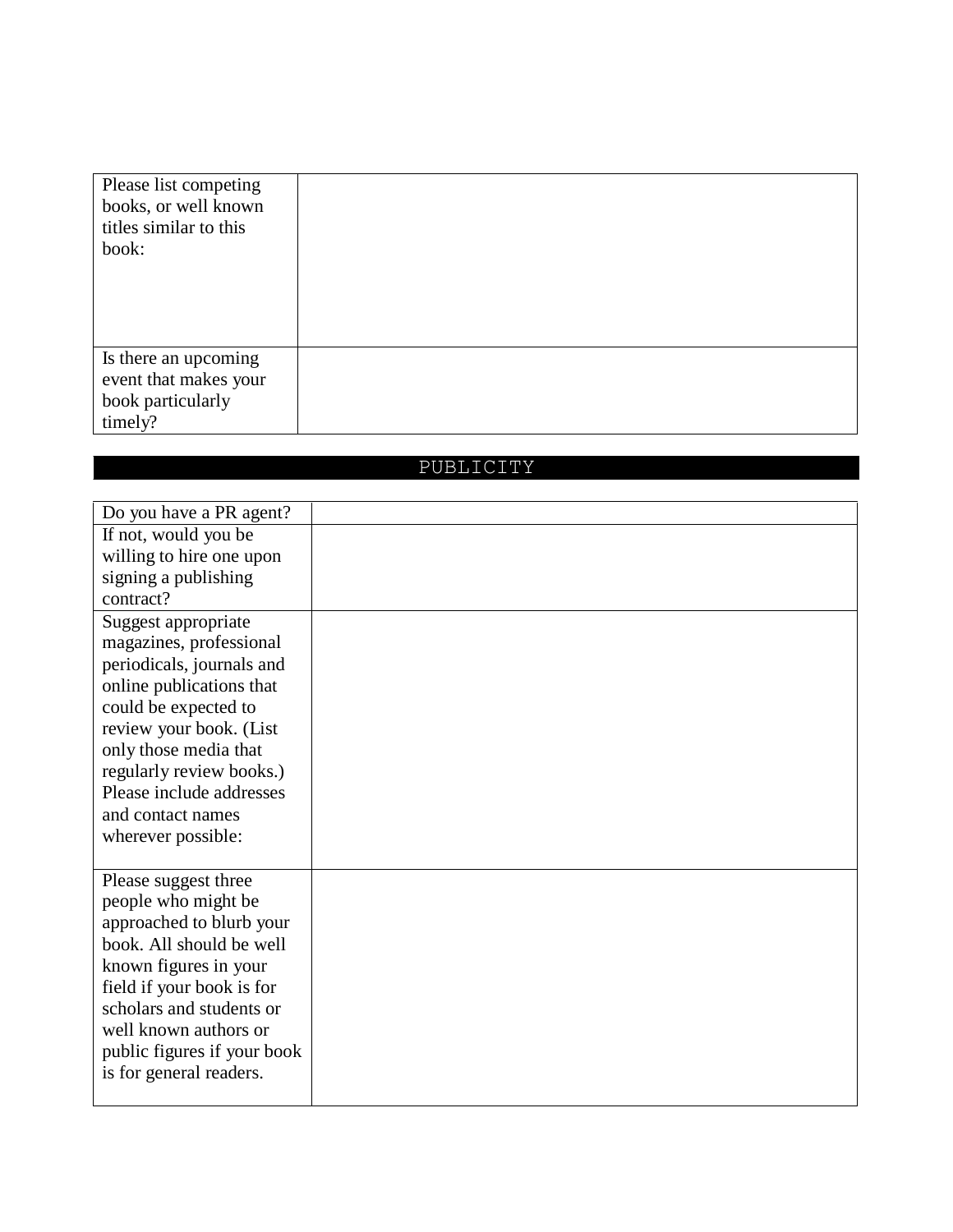| Suggest book awards to       |  |
|------------------------------|--|
| which we might submit        |  |
| your book for                |  |
| consideration. (Include      |  |
| contact names, address,      |  |
| and deadlines, if possible.) |  |
| Have you done radio, TV,     |  |
| or other press interviews?   |  |
| If yes, on what programs,    |  |
| or in which publications?    |  |
| (Please submit links when    |  |
| possible)                    |  |
| Please list newspaper and    |  |
| magazine writers and         |  |
| editors, radio and           |  |
| television commentators      |  |
| whom you know                |  |
| personally and/or who you    |  |
| feel might have a special    |  |
| interest in your book.       |  |
| Please include alumni        |  |
| magazines. Please give       |  |
| contact information          |  |
| whenever possible.           |  |

# ADVERTISING AND PROMOTION

| Please describe your<br>marketing plan. How do<br>you plan to promote and<br>market the book?                                                                                                |  |
|----------------------------------------------------------------------------------------------------------------------------------------------------------------------------------------------|--|
| Of the scholarly and<br>professional journals in<br>your field that accept<br>advertising, which are the<br>most influential and<br>effective? List in<br>descending order of<br>importance. |  |